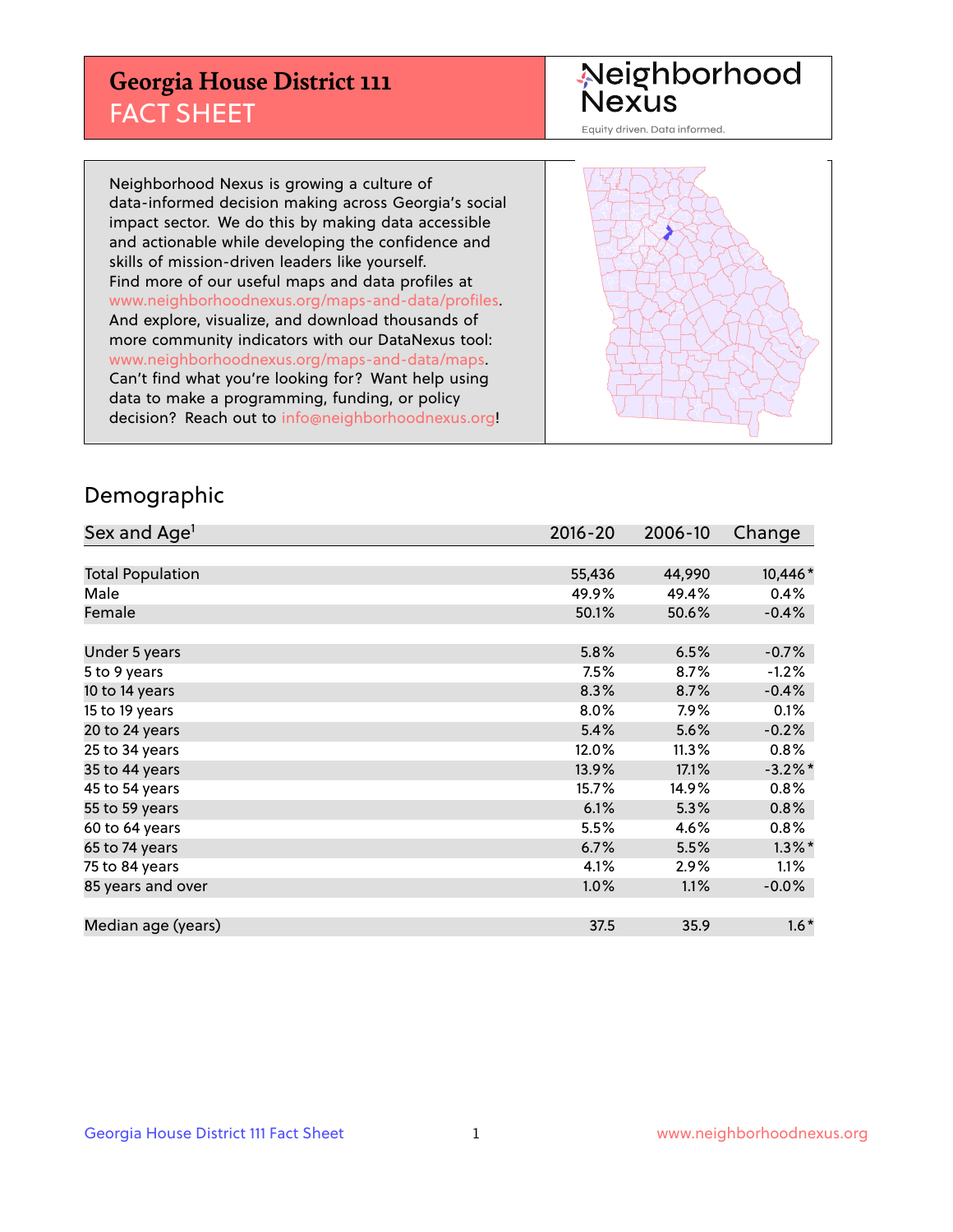## Demographic, continued...

| Race <sup>2</sup>                                            | $2016 - 20$  | 2006-10      | Change      |
|--------------------------------------------------------------|--------------|--------------|-------------|
| <b>Total population</b>                                      | 55,436       | 44,990       | 10,446*     |
| One race                                                     | 97.2%        | 99.0%        | $-1.8\%$ *  |
| White                                                        | 74.9%        | 81.2%        | $-6.3\%$ *  |
| <b>Black or African American</b>                             | 16.3%        | 12.0%        | $4.3\%$ *   |
| American Indian and Alaska Native                            | 0.1%         | 0.6%         | $-0.5%$     |
| Asian                                                        | 2.7%         | 1.5%         | 1.2%        |
| Native Hawaiian and Other Pacific Islander                   | 0.0%         | 0.0%         | $-0.0%$     |
| Some other race                                              | 3.2%         | 3.7%         | $-0.5%$     |
| Two or more races                                            | 2.8%         | 1.0%         | $1.8\%$ *   |
| Race alone or in combination with other race(s) <sup>3</sup> | $2016 - 20$  | 2006-10      | Change      |
|                                                              |              |              |             |
| Total population                                             | 55,436       | 44,990       | 10,446*     |
| White                                                        | 77.0%        | 82.0%        | $-5.0\%$ *  |
| <b>Black or African American</b>                             | 17.3%        | 12.5%        | 4.7%*       |
| American Indian and Alaska Native                            | 0.5%         | 0.8%         | $-0.3%$     |
| Asian                                                        | 3.8%         | 1.7%         | $2.1\%$ *   |
| Native Hawaiian and Other Pacific Islander                   | 0.2%         | 0.0%         | 0.2%        |
| Some other race                                              | 4.2%         | 3.9%         | 0.3%        |
|                                                              |              |              |             |
| Hispanic or Latino and Race <sup>4</sup>                     | $2016 - 20$  | 2006-10      | Change      |
|                                                              | 55,436       | 44,990       | 10,446*     |
| Total population<br>Hispanic or Latino (of any race)         | 8.9%         | 5.8%         | $3.1\%$ *   |
| Not Hispanic or Latino                                       | 91.1%        | 94.2%        | $-3.1\%$ *  |
| White alone                                                  | 69.7%        | 79.7%        | $-10.1\%$ * |
| Black or African American alone                              | 16.3%        | 11.6%        | 4.7%*       |
| American Indian and Alaska Native alone                      |              |              | $-0.4%$     |
| Asian alone                                                  | 0.1%<br>2.7% | 0.5%<br>1.5% | $1.2\%$ *   |
| Native Hawaiian and Other Pacific Islander alone             |              |              |             |
|                                                              | 0.0%         | 0.0%         | $-0.0%$     |
| Some other race alone                                        | 0.4%         | 0.1%         | 0.3%        |
| Two or more races                                            | 1.9%         | 0.7%         | $1.2\%$ *   |
| U.S. Citizenship Status <sup>5</sup>                         | $2016 - 20$  | 2006-10      | Change      |
| Foreign-born population                                      | 6,256        | 3,677        | $2,579*$    |
| Naturalized U.S. citizen                                     | 65.9%        | 40.2%        | 25.6%*      |
| Not a U.S. citizen                                           | 34.1%        | 59.8%        | $-25.6%$    |
|                                                              |              |              |             |
| Citizen, Voting Age Population <sup>6</sup>                  | $2016 - 20$  | 2006-10      | Change      |
| Citizen, 18 and over population                              | 38,953       | 30,077       | 8,877*      |
| Male                                                         | 48.3%        | 48.7%        | $-0.4%$     |
| Female                                                       | 51.7%        | 51.3%        | 0.4%        |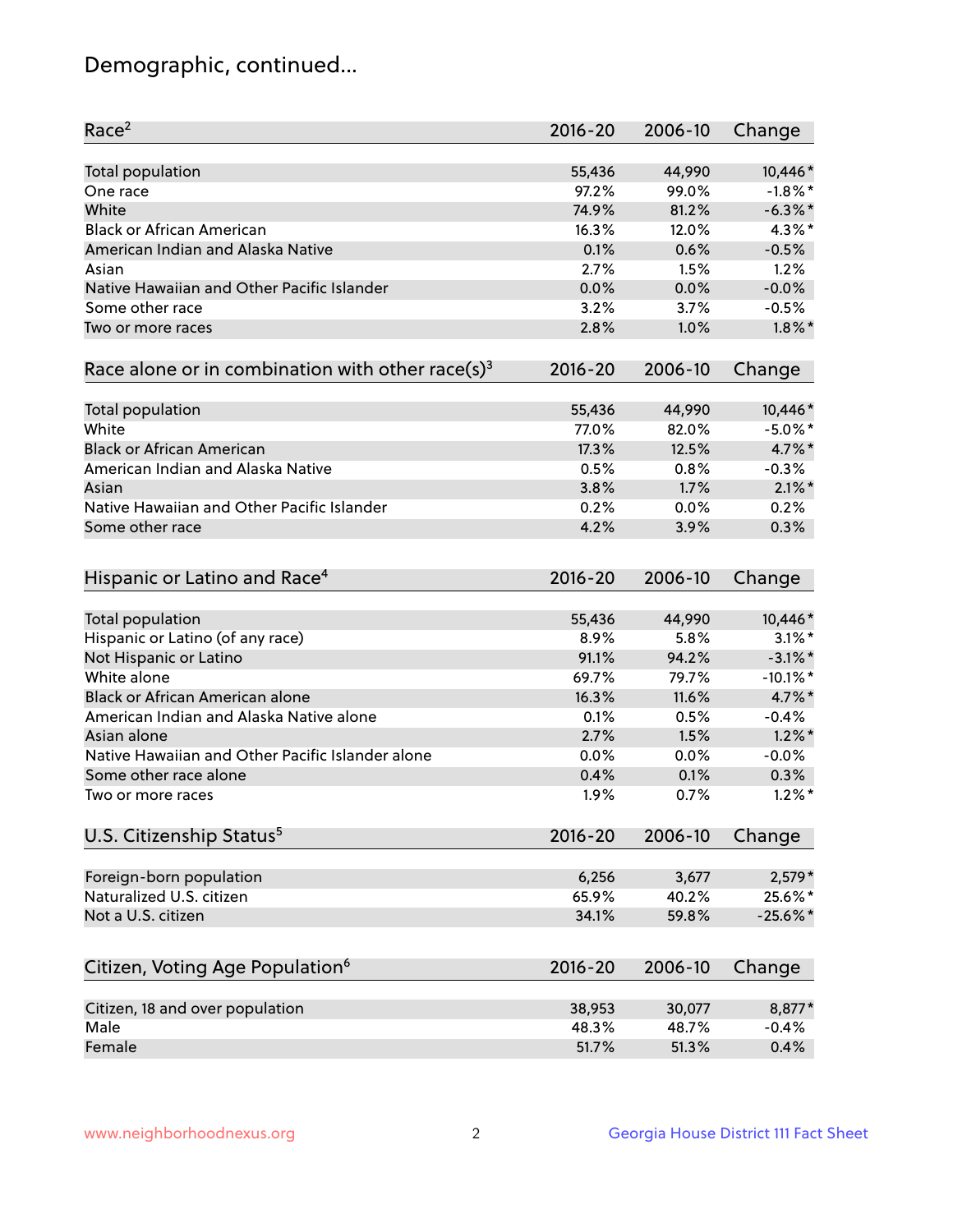#### Economic

| Income <sup>7</sup>                                 | $2016 - 20$ | 2006-10 | Change     |
|-----------------------------------------------------|-------------|---------|------------|
|                                                     |             |         |            |
| All households                                      | 18,217      | 15,216  | $3,001*$   |
| Less than \$10,000                                  | 2.9%        | 4.2%    | $-1.3%$    |
| \$10,000 to \$14,999                                | 2.5%        | 3.6%    | $-1.1%$    |
| \$15,000 to \$24,999                                | 3.7%        | 7.0%    | $-3.3\%$ * |
| \$25,000 to \$34,999                                | 8.1%        | 8.0%    | 0.1%       |
| \$35,000 to \$49,999                                | 8.5%        | 14.9%   | $-6.4\%$ * |
| \$50,000 to \$74,999                                | 18.5%       | 23.2%   | $-4.7\%$ * |
| \$75,000 to \$99,999                                | 18.5%       | 17.4%   | 1.1%       |
| \$100,000 to \$149,999                              | 20.5%       | 15.6%   | 4.9%*      |
| \$150,000 to \$199,999                              | 8.5%        | 4.3%    | $4.2\%$ *  |
| \$200,000 or more                                   | 8.2%        | 1.8%    | $6.4\%$ *  |
| Median household income (dollars)                   | 82,679      | 63,275  | 19,404*    |
| Mean household income (dollars)                     | 102,075     | 71,678  | 30,397*    |
| With earnings                                       | 84.8%       | 87.2%   | $-2.4\%$ * |
| Mean earnings (dollars)                             | 99,261      | 70,939  | 28,322*    |
| <b>With Social Security</b>                         | 28.7%       | 22.2%   | $6.6\%$ *  |
| Mean Social Security income (dollars)               | 20,567      | 16,302  | $4,264*$   |
| With retirement income                              | 24.1%       | 15.8%   | $8.4\%$ *  |
| Mean retirement income (dollars)                    | 32,168      | 20,728  | $11,440*$  |
| With Supplemental Security Income                   | 3.9%        | 2.4%    | $1.5\%$ *  |
| Mean Supplemental Security Income (dollars)         | 5,447       | 6,454   | $-1,007$   |
| With cash public assistance income                  | 0.6%        | 0.9%    | $-0.3%$    |
| Mean cash public assistance income (dollars)        | $\mathbf 0$ | 3,260   | $-3,260$   |
| With Food Stamp/SNAP benefits in the past 12 months | 6.1%        | 4.1%    | $1.9\%$ *  |
|                                                     |             |         |            |
| Families                                            | 14,788      | 12,556  | $2,232*$   |
| Less than \$10,000                                  | 2.0%        | 2.7%    | $-0.7%$    |
| \$10,000 to \$14,999                                | 1.9%        | 2.8%    | $-0.9%$    |
| \$15,000 to \$24,999                                | 2.4%        | 6.4%    | $-4.0\%$ * |
| \$25,000 to \$34,999                                | 5.9%        | 8.0%    | $-2.1%$    |
| \$35,000 to \$49,999                                | 9.0%        | 13.8%   | $-4.8\%$ * |
| \$50,000 to \$74,999                                | 18.8%       | 23.3%   | $-4.5%$ *  |
| \$75,000 to \$99,999                                | 18.5%       | 19.1%   | $-0.7%$    |
| \$100,000 to \$149,999                              | 22.7%       | 16.8%   | $6.0\%$ *  |
| \$150,000 to \$199,999                              | 9.7%        | 5.2%    | 4.5%*      |
| \$200,000 or more                                   | 9.3%        | 2.0%    | $7.3\%$ *  |
| Median family income (dollars)                      | 88,810      | 67,941  | 20,869*    |
| Mean family income (dollars)                        | 110,569     | 76,171  | 34,399*    |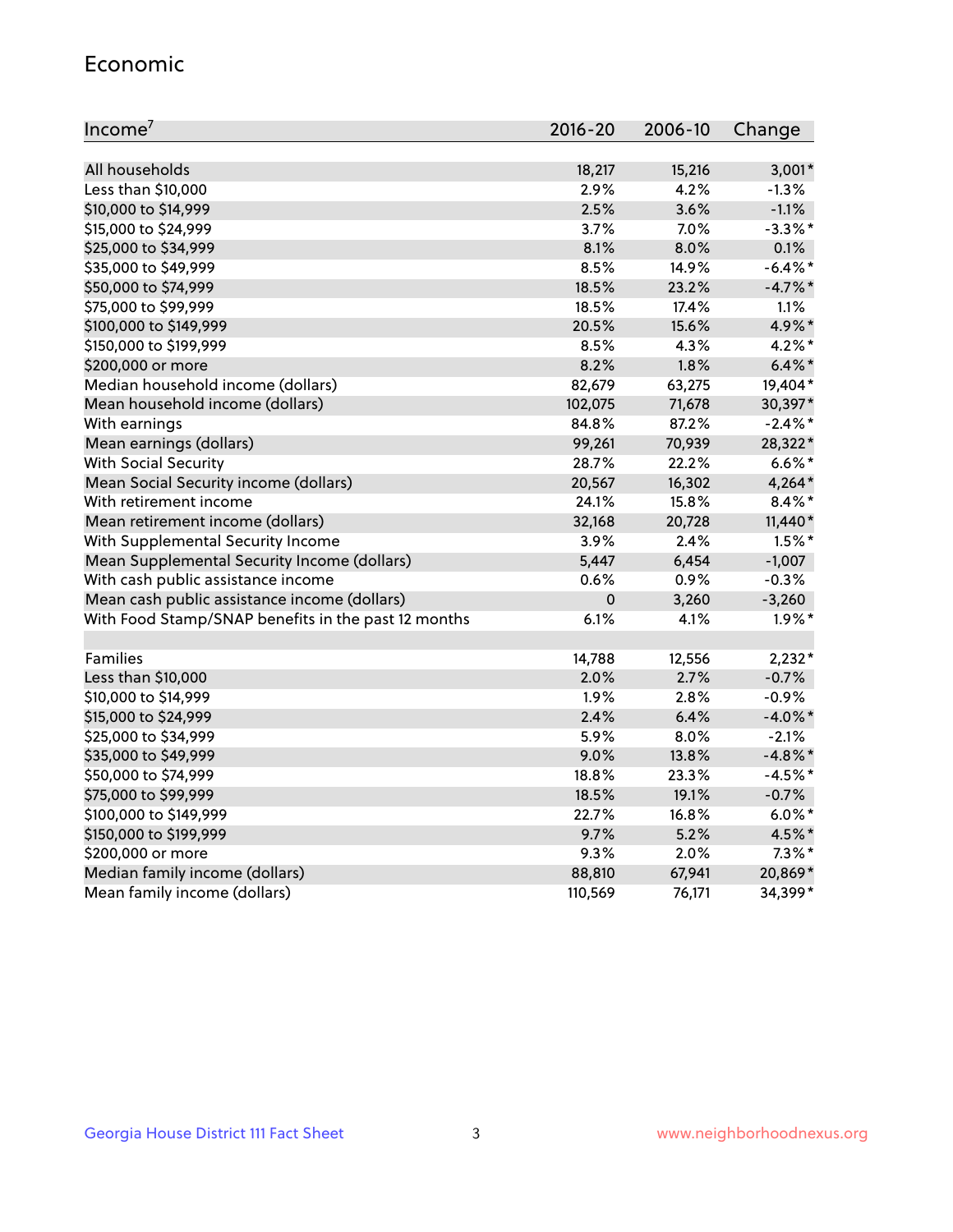## Economic, continued...

| Nonfamily households<br>3,428<br>2,660<br>768*<br>Median nonfamily income (dollars)<br>44,762<br>39,052<br>5,711<br>Mean nonfamily income (dollars)<br>10,314*<br>54,952<br>44,638<br>7,609*<br>Median earnings for workers (dollars)<br>40,560<br>32,952<br>Median earnings for male full-time, year-round workers<br>49,469<br>5,381*<br>54,850<br>(dollars)<br>9,185*<br>Median earnings for female full-time, year-round workers<br>46,319<br>37,134<br>(dollars)<br>$9,361*$<br>Per capita income (dollars)<br>33,919<br>24,558<br>Families and People Below Poverty Level <sup>9</sup><br>$2016 - 20$<br>2006-10<br>Change<br><b>All families</b><br>6.5%<br>7.0%<br>$-0.6%$<br>With related children under 18 years<br>9.4%<br>9.4%<br>$-0.0%$<br>With related children under 5 years only<br>0.2%<br>6.8%<br>$-6.6%$<br>Married couple families<br>$-2.1%$<br>3.4%<br>5.5%<br>With related children under 18 years<br>4.3%<br>$-2.3%$<br>6.6%<br>With related children under 5 years only<br>0.0%<br>5.7%<br>$-5.7%$<br>Families with female householder, no husband present<br>17.6%<br>4.7%<br>22.3%<br>With related children under 18 years<br>30.3%<br>25.7%<br>4.6%<br>$-18.9%$<br>With related children under 5 years only<br>1.8%<br>20.6%<br>All people<br>8.9%<br>8.0%<br>0.9%<br>Under 18 years<br>10.0%<br>3.1%<br>13.1%<br>Related children under 18 years<br>12.8%<br>9.8%<br>3.0%<br>Related children under 5 years<br>9.9%<br>11.3%<br>$-1.4%$<br>Related children 5 to 17 years<br>13.6%<br>9.3%<br>4.3%<br>0.2%<br>18 years and over<br>7.4%<br>7.2%<br>18 to 64 years<br>7.7%<br>0.5%<br>7.2%<br>65 years and over<br>5.6%<br>6.9%<br>$-1.4%$<br>People in families<br>7.4%<br>7.2%<br>0.2%<br>Unrelated individuals 15 years and over<br>21.6%<br>16.6%<br>4.9%<br>Non-Hispanic white people<br>6.0%<br>5.1%<br>0.9%<br>Black or African-American people<br>8.9%<br>$-7.1%$<br>16.0%<br>Asian people<br>19.7%<br>0.0%<br>19.7% | Income, continued <sup>8</sup> | $2016 - 20$ | 2006-10 | Change |
|-----------------------------------------------------------------------------------------------------------------------------------------------------------------------------------------------------------------------------------------------------------------------------------------------------------------------------------------------------------------------------------------------------------------------------------------------------------------------------------------------------------------------------------------------------------------------------------------------------------------------------------------------------------------------------------------------------------------------------------------------------------------------------------------------------------------------------------------------------------------------------------------------------------------------------------------------------------------------------------------------------------------------------------------------------------------------------------------------------------------------------------------------------------------------------------------------------------------------------------------------------------------------------------------------------------------------------------------------------------------------------------------------------------------------------------------------------------------------------------------------------------------------------------------------------------------------------------------------------------------------------------------------------------------------------------------------------------------------------------------------------------------------------------------------------------------------------------------------------------------------------------------------------------------------------------------------------------|--------------------------------|-------------|---------|--------|
|                                                                                                                                                                                                                                                                                                                                                                                                                                                                                                                                                                                                                                                                                                                                                                                                                                                                                                                                                                                                                                                                                                                                                                                                                                                                                                                                                                                                                                                                                                                                                                                                                                                                                                                                                                                                                                                                                                                                                           |                                |             |         |        |
|                                                                                                                                                                                                                                                                                                                                                                                                                                                                                                                                                                                                                                                                                                                                                                                                                                                                                                                                                                                                                                                                                                                                                                                                                                                                                                                                                                                                                                                                                                                                                                                                                                                                                                                                                                                                                                                                                                                                                           |                                |             |         |        |
|                                                                                                                                                                                                                                                                                                                                                                                                                                                                                                                                                                                                                                                                                                                                                                                                                                                                                                                                                                                                                                                                                                                                                                                                                                                                                                                                                                                                                                                                                                                                                                                                                                                                                                                                                                                                                                                                                                                                                           |                                |             |         |        |
|                                                                                                                                                                                                                                                                                                                                                                                                                                                                                                                                                                                                                                                                                                                                                                                                                                                                                                                                                                                                                                                                                                                                                                                                                                                                                                                                                                                                                                                                                                                                                                                                                                                                                                                                                                                                                                                                                                                                                           |                                |             |         |        |
|                                                                                                                                                                                                                                                                                                                                                                                                                                                                                                                                                                                                                                                                                                                                                                                                                                                                                                                                                                                                                                                                                                                                                                                                                                                                                                                                                                                                                                                                                                                                                                                                                                                                                                                                                                                                                                                                                                                                                           |                                |             |         |        |
|                                                                                                                                                                                                                                                                                                                                                                                                                                                                                                                                                                                                                                                                                                                                                                                                                                                                                                                                                                                                                                                                                                                                                                                                                                                                                                                                                                                                                                                                                                                                                                                                                                                                                                                                                                                                                                                                                                                                                           |                                |             |         |        |
|                                                                                                                                                                                                                                                                                                                                                                                                                                                                                                                                                                                                                                                                                                                                                                                                                                                                                                                                                                                                                                                                                                                                                                                                                                                                                                                                                                                                                                                                                                                                                                                                                                                                                                                                                                                                                                                                                                                                                           |                                |             |         |        |
|                                                                                                                                                                                                                                                                                                                                                                                                                                                                                                                                                                                                                                                                                                                                                                                                                                                                                                                                                                                                                                                                                                                                                                                                                                                                                                                                                                                                                                                                                                                                                                                                                                                                                                                                                                                                                                                                                                                                                           |                                |             |         |        |
|                                                                                                                                                                                                                                                                                                                                                                                                                                                                                                                                                                                                                                                                                                                                                                                                                                                                                                                                                                                                                                                                                                                                                                                                                                                                                                                                                                                                                                                                                                                                                                                                                                                                                                                                                                                                                                                                                                                                                           |                                |             |         |        |
|                                                                                                                                                                                                                                                                                                                                                                                                                                                                                                                                                                                                                                                                                                                                                                                                                                                                                                                                                                                                                                                                                                                                                                                                                                                                                                                                                                                                                                                                                                                                                                                                                                                                                                                                                                                                                                                                                                                                                           |                                |             |         |        |
|                                                                                                                                                                                                                                                                                                                                                                                                                                                                                                                                                                                                                                                                                                                                                                                                                                                                                                                                                                                                                                                                                                                                                                                                                                                                                                                                                                                                                                                                                                                                                                                                                                                                                                                                                                                                                                                                                                                                                           |                                |             |         |        |
|                                                                                                                                                                                                                                                                                                                                                                                                                                                                                                                                                                                                                                                                                                                                                                                                                                                                                                                                                                                                                                                                                                                                                                                                                                                                                                                                                                                                                                                                                                                                                                                                                                                                                                                                                                                                                                                                                                                                                           |                                |             |         |        |
|                                                                                                                                                                                                                                                                                                                                                                                                                                                                                                                                                                                                                                                                                                                                                                                                                                                                                                                                                                                                                                                                                                                                                                                                                                                                                                                                                                                                                                                                                                                                                                                                                                                                                                                                                                                                                                                                                                                                                           |                                |             |         |        |
|                                                                                                                                                                                                                                                                                                                                                                                                                                                                                                                                                                                                                                                                                                                                                                                                                                                                                                                                                                                                                                                                                                                                                                                                                                                                                                                                                                                                                                                                                                                                                                                                                                                                                                                                                                                                                                                                                                                                                           |                                |             |         |        |
|                                                                                                                                                                                                                                                                                                                                                                                                                                                                                                                                                                                                                                                                                                                                                                                                                                                                                                                                                                                                                                                                                                                                                                                                                                                                                                                                                                                                                                                                                                                                                                                                                                                                                                                                                                                                                                                                                                                                                           |                                |             |         |        |
|                                                                                                                                                                                                                                                                                                                                                                                                                                                                                                                                                                                                                                                                                                                                                                                                                                                                                                                                                                                                                                                                                                                                                                                                                                                                                                                                                                                                                                                                                                                                                                                                                                                                                                                                                                                                                                                                                                                                                           |                                |             |         |        |
|                                                                                                                                                                                                                                                                                                                                                                                                                                                                                                                                                                                                                                                                                                                                                                                                                                                                                                                                                                                                                                                                                                                                                                                                                                                                                                                                                                                                                                                                                                                                                                                                                                                                                                                                                                                                                                                                                                                                                           |                                |             |         |        |
|                                                                                                                                                                                                                                                                                                                                                                                                                                                                                                                                                                                                                                                                                                                                                                                                                                                                                                                                                                                                                                                                                                                                                                                                                                                                                                                                                                                                                                                                                                                                                                                                                                                                                                                                                                                                                                                                                                                                                           |                                |             |         |        |
|                                                                                                                                                                                                                                                                                                                                                                                                                                                                                                                                                                                                                                                                                                                                                                                                                                                                                                                                                                                                                                                                                                                                                                                                                                                                                                                                                                                                                                                                                                                                                                                                                                                                                                                                                                                                                                                                                                                                                           |                                |             |         |        |
|                                                                                                                                                                                                                                                                                                                                                                                                                                                                                                                                                                                                                                                                                                                                                                                                                                                                                                                                                                                                                                                                                                                                                                                                                                                                                                                                                                                                                                                                                                                                                                                                                                                                                                                                                                                                                                                                                                                                                           |                                |             |         |        |
|                                                                                                                                                                                                                                                                                                                                                                                                                                                                                                                                                                                                                                                                                                                                                                                                                                                                                                                                                                                                                                                                                                                                                                                                                                                                                                                                                                                                                                                                                                                                                                                                                                                                                                                                                                                                                                                                                                                                                           |                                |             |         |        |
|                                                                                                                                                                                                                                                                                                                                                                                                                                                                                                                                                                                                                                                                                                                                                                                                                                                                                                                                                                                                                                                                                                                                                                                                                                                                                                                                                                                                                                                                                                                                                                                                                                                                                                                                                                                                                                                                                                                                                           |                                |             |         |        |
|                                                                                                                                                                                                                                                                                                                                                                                                                                                                                                                                                                                                                                                                                                                                                                                                                                                                                                                                                                                                                                                                                                                                                                                                                                                                                                                                                                                                                                                                                                                                                                                                                                                                                                                                                                                                                                                                                                                                                           |                                |             |         |        |
|                                                                                                                                                                                                                                                                                                                                                                                                                                                                                                                                                                                                                                                                                                                                                                                                                                                                                                                                                                                                                                                                                                                                                                                                                                                                                                                                                                                                                                                                                                                                                                                                                                                                                                                                                                                                                                                                                                                                                           |                                |             |         |        |
|                                                                                                                                                                                                                                                                                                                                                                                                                                                                                                                                                                                                                                                                                                                                                                                                                                                                                                                                                                                                                                                                                                                                                                                                                                                                                                                                                                                                                                                                                                                                                                                                                                                                                                                                                                                                                                                                                                                                                           |                                |             |         |        |
|                                                                                                                                                                                                                                                                                                                                                                                                                                                                                                                                                                                                                                                                                                                                                                                                                                                                                                                                                                                                                                                                                                                                                                                                                                                                                                                                                                                                                                                                                                                                                                                                                                                                                                                                                                                                                                                                                                                                                           |                                |             |         |        |
|                                                                                                                                                                                                                                                                                                                                                                                                                                                                                                                                                                                                                                                                                                                                                                                                                                                                                                                                                                                                                                                                                                                                                                                                                                                                                                                                                                                                                                                                                                                                                                                                                                                                                                                                                                                                                                                                                                                                                           |                                |             |         |        |
|                                                                                                                                                                                                                                                                                                                                                                                                                                                                                                                                                                                                                                                                                                                                                                                                                                                                                                                                                                                                                                                                                                                                                                                                                                                                                                                                                                                                                                                                                                                                                                                                                                                                                                                                                                                                                                                                                                                                                           |                                |             |         |        |
|                                                                                                                                                                                                                                                                                                                                                                                                                                                                                                                                                                                                                                                                                                                                                                                                                                                                                                                                                                                                                                                                                                                                                                                                                                                                                                                                                                                                                                                                                                                                                                                                                                                                                                                                                                                                                                                                                                                                                           |                                |             |         |        |
|                                                                                                                                                                                                                                                                                                                                                                                                                                                                                                                                                                                                                                                                                                                                                                                                                                                                                                                                                                                                                                                                                                                                                                                                                                                                                                                                                                                                                                                                                                                                                                                                                                                                                                                                                                                                                                                                                                                                                           |                                |             |         |        |
|                                                                                                                                                                                                                                                                                                                                                                                                                                                                                                                                                                                                                                                                                                                                                                                                                                                                                                                                                                                                                                                                                                                                                                                                                                                                                                                                                                                                                                                                                                                                                                                                                                                                                                                                                                                                                                                                                                                                                           |                                |             |         |        |
|                                                                                                                                                                                                                                                                                                                                                                                                                                                                                                                                                                                                                                                                                                                                                                                                                                                                                                                                                                                                                                                                                                                                                                                                                                                                                                                                                                                                                                                                                                                                                                                                                                                                                                                                                                                                                                                                                                                                                           |                                |             |         |        |
|                                                                                                                                                                                                                                                                                                                                                                                                                                                                                                                                                                                                                                                                                                                                                                                                                                                                                                                                                                                                                                                                                                                                                                                                                                                                                                                                                                                                                                                                                                                                                                                                                                                                                                                                                                                                                                                                                                                                                           |                                |             |         |        |
|                                                                                                                                                                                                                                                                                                                                                                                                                                                                                                                                                                                                                                                                                                                                                                                                                                                                                                                                                                                                                                                                                                                                                                                                                                                                                                                                                                                                                                                                                                                                                                                                                                                                                                                                                                                                                                                                                                                                                           |                                |             |         |        |
|                                                                                                                                                                                                                                                                                                                                                                                                                                                                                                                                                                                                                                                                                                                                                                                                                                                                                                                                                                                                                                                                                                                                                                                                                                                                                                                                                                                                                                                                                                                                                                                                                                                                                                                                                                                                                                                                                                                                                           |                                |             |         |        |
|                                                                                                                                                                                                                                                                                                                                                                                                                                                                                                                                                                                                                                                                                                                                                                                                                                                                                                                                                                                                                                                                                                                                                                                                                                                                                                                                                                                                                                                                                                                                                                                                                                                                                                                                                                                                                                                                                                                                                           |                                |             |         |        |
|                                                                                                                                                                                                                                                                                                                                                                                                                                                                                                                                                                                                                                                                                                                                                                                                                                                                                                                                                                                                                                                                                                                                                                                                                                                                                                                                                                                                                                                                                                                                                                                                                                                                                                                                                                                                                                                                                                                                                           |                                |             |         |        |
|                                                                                                                                                                                                                                                                                                                                                                                                                                                                                                                                                                                                                                                                                                                                                                                                                                                                                                                                                                                                                                                                                                                                                                                                                                                                                                                                                                                                                                                                                                                                                                                                                                                                                                                                                                                                                                                                                                                                                           |                                |             |         |        |
|                                                                                                                                                                                                                                                                                                                                                                                                                                                                                                                                                                                                                                                                                                                                                                                                                                                                                                                                                                                                                                                                                                                                                                                                                                                                                                                                                                                                                                                                                                                                                                                                                                                                                                                                                                                                                                                                                                                                                           |                                |             |         |        |
| Hispanic or Latino people<br>25.0%<br>30.6%<br>$-5.7%$                                                                                                                                                                                                                                                                                                                                                                                                                                                                                                                                                                                                                                                                                                                                                                                                                                                                                                                                                                                                                                                                                                                                                                                                                                                                                                                                                                                                                                                                                                                                                                                                                                                                                                                                                                                                                                                                                                    |                                |             |         |        |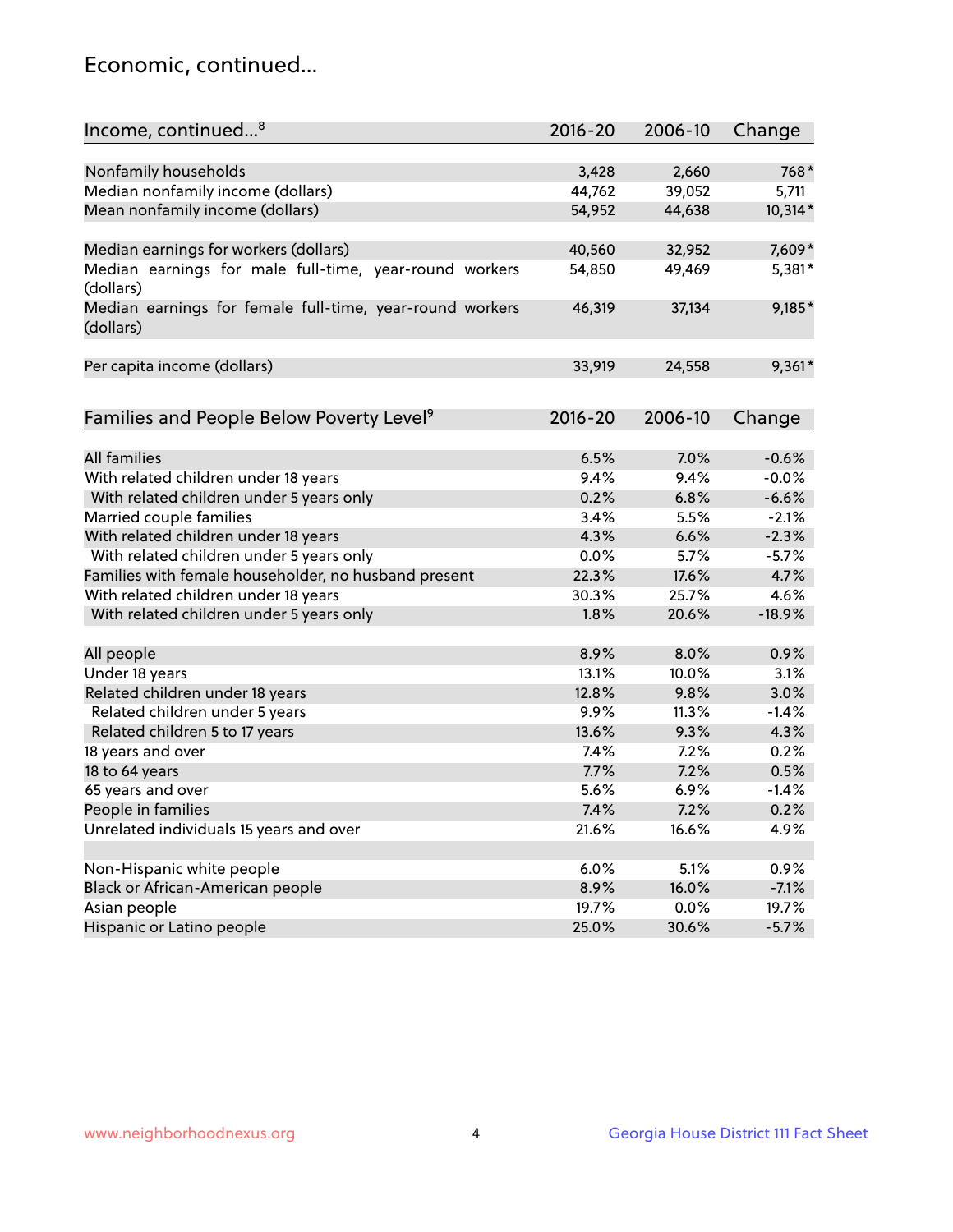## Employment

| Employment Status <sup>10</sup>                                             | $2016 - 20$ | 2006-10 | Change     |
|-----------------------------------------------------------------------------|-------------|---------|------------|
|                                                                             |             |         |            |
| Population 16 years and over                                                | 42,624      | 33,539  | $9,085*$   |
| In labor force                                                              | 66.9%       | 72.4%   | $-5.5%$ *  |
| Civilian labor force                                                        | 66.9%       | 72.3%   | $-5.4\%$ * |
| Employed                                                                    | 64.2%       | 65.7%   | $-1.5%$    |
| Unemployed                                                                  | 2.7%        | 6.6%    | $-3.9%$    |
| <b>Armed Forces</b>                                                         | 0.0%        | 0.1%    | $-0.1%$    |
| Not in labor force                                                          | 33.1%       | 27.6%   | $5.5%$ *   |
| Civilian labor force                                                        | 28,528      | 24,252  | 4,276*     |
| <b>Unemployment Rate</b>                                                    | 4.0%        | 9.1%    | $-5.1%$    |
|                                                                             |             |         |            |
| Females 16 years and over                                                   | 21,906      | 17,254  | $4,652*$   |
| In labor force                                                              | 61.5%       | 65.5%   | $-3.9%$    |
| Civilian labor force                                                        | 61.5%       | 65.5%   | $-3.9%$    |
| Employed                                                                    | 58.3%       | 58.8%   | $-0.5%$    |
| Own children of the householder under 6 years                               | 4,033       | 3,851   | 182        |
| All parents in family in labor force                                        | 68.4%       | 62.9%   | 5.6%       |
|                                                                             |             |         |            |
| Own children of the householder 6 to 17 years                               | 10,152      | 8,668   | $1,484*$   |
| All parents in family in labor force                                        | 69.3%       | 74.2%   | $-5.0%$    |
|                                                                             |             |         |            |
| Industry <sup>11</sup>                                                      | $2016 - 20$ | 2006-10 | Change     |
|                                                                             |             |         |            |
| Civilian employed population 16 years and over                              | 27,377      | 22,038  | 5,339*     |
| Agriculture, forestry, fishing and hunting, and mining                      | 0.7%        | 0.3%    | 0.3%       |
| Construction                                                                | 8.3%        | 9.5%    | $-1.1%$    |
| Manufacturing                                                               | 10.0%       | 9.9%    | 0.0%       |
| Wholesale trade                                                             | 4.1%        | 4.5%    | $-0.4%$    |
| Retail trade                                                                | 14.3%       | 16.5%   | $-2.2%$    |
| Transportation and warehousing, and utilities                               | 6.9%        | 5.2%    | $1.8\%$ *  |
| Information                                                                 | 1.4%        | 2.4%    | $-1.0%$    |
| Finance and insurance, and real estate and rental and leasing               | 6.3%        | 5.6%    | 0.7%       |
| Professional, scientific, and management, and administrative                | 11.4%       | 10.1%   | 1.4%       |
| and waste management services                                               |             |         |            |
| Educational services, and health care and social assistance                 | 20.8%       | 19.2%   | 1.6%       |
| Arts, entertainment, and recreation, and accommodation and<br>food services | 8.1%        | 6.6%    | 1.6%       |
| Other services, except public administration                                | 3.8%        | 5.4%    | $-1.6%$    |
| Public administration                                                       | 3.9%        | 4.8%    | $-0.9%$    |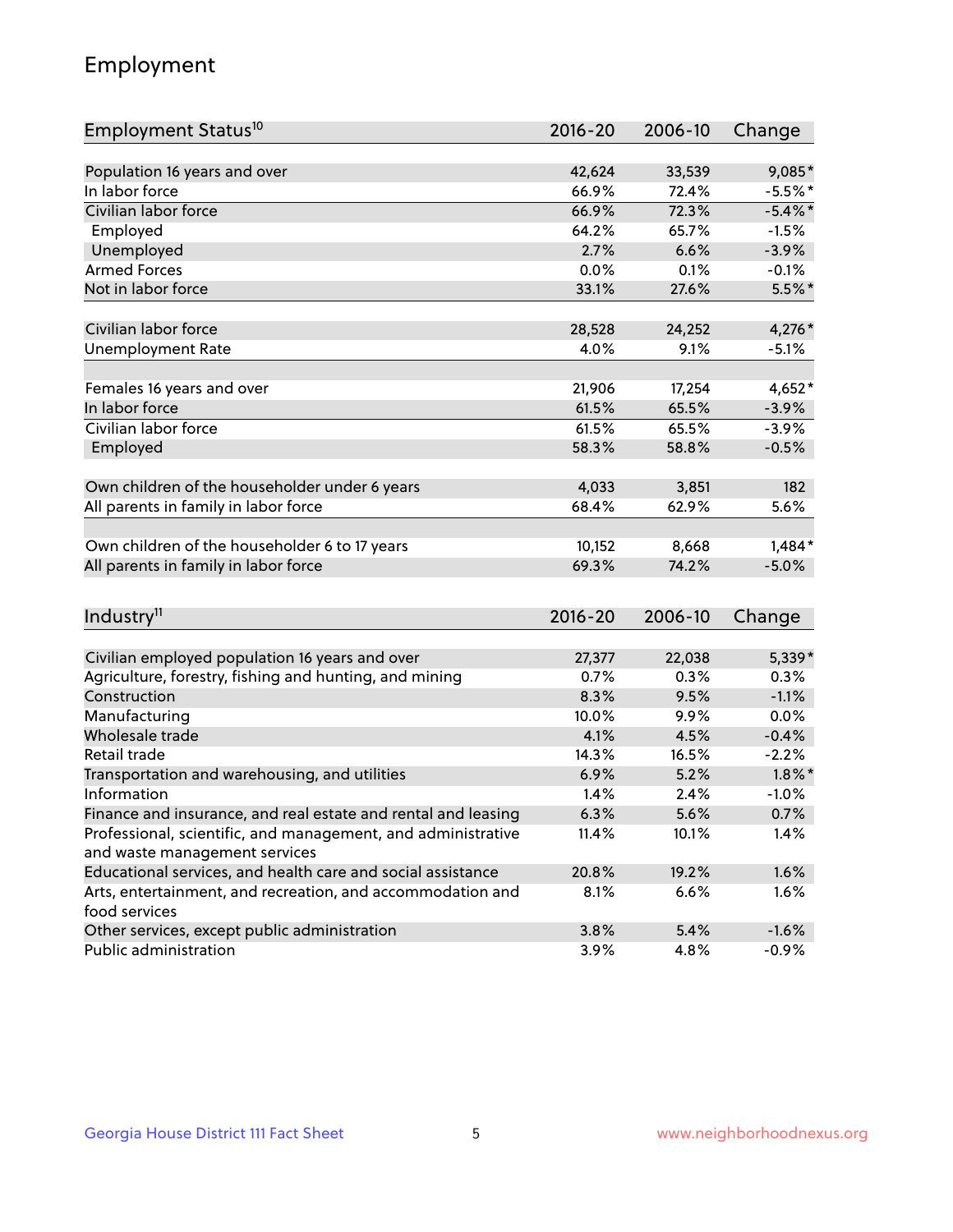## Employment, continued...

| Civilian employed population 16 years and over<br>5,339*<br>27,377<br>22,038<br>Management, business, science, and arts occupations<br>$3.4\%$ *<br>34.9%<br>31.5%<br>2.2%<br>Service occupations<br>14.9%<br>12.7%<br>Sales and office occupations<br>$-7.9%$ *<br>24.1%<br>32.1%<br>$-0.8%$<br>Natural<br>and<br>11.8%<br>12.6%<br>resources,<br>construction,<br>maintenance<br>11.2%<br>$3.1\%$ *<br>Production, transportation, and material moving occupations<br>14.2%<br>Class of Worker <sup>13</sup><br>$2016 - 20$<br>2006-10<br>Change<br>Civilian employed population 16 years and over<br>5,339*<br>27,377<br>22,038<br>Private wage and salary workers<br>79.2%<br>78.5%<br>0.8%<br>15.2%<br>$-0.3%$<br>Government workers<br>14.9%<br>Self-employed in own not incorporated business workers<br>5.1%<br>$-0.8%$<br>5.9%<br>Unpaid family workers<br>0.8%<br>0.4%<br>0.3%<br>2019<br>2010<br>Change<br>Total Jobs in district<br>7,483<br>5,030<br>2,453<br>Held by residents of district<br>$-0.2%$<br>20.4%<br>20.6%<br>Held by non-residents of district<br>0.2%<br>79.6%<br>79.4%<br>2019<br>2010<br>Change<br>Total Jobs in district<br>7,483<br>5,030<br>2,453<br>18.2%<br>Goods Producing sectors<br>22.4%<br>$-4.2%$<br>Trade, Transportation, and Utilities sectors<br>19.8%<br>17.8%<br>2.1%<br>All Other Services sectors<br>62.0%<br>59.9%<br>2.1%<br>Total Jobs in district held by district residents<br>1,527<br>1,036<br>491<br><b>Goods Producing sectors</b><br>20.3%<br>21.2%<br>$-0.9%$<br>Trade, Transportation, and Utilities sectors<br>12.4%<br>12.5%<br>$-0.1%$<br>All Other Services sectors<br>1.0%<br>67.3%<br>66.2%<br>2019<br>2010<br>Change<br>Total Jobs in district<br>7,483<br>5,030<br>2,453<br>Jobs with earnings \$1250/month or less<br>28.9%<br>33.5%<br>$-4.6%$ | Occupation <sup>12</sup>                        | $2016 - 20$ | 2006-10 | Change |
|------------------------------------------------------------------------------------------------------------------------------------------------------------------------------------------------------------------------------------------------------------------------------------------------------------------------------------------------------------------------------------------------------------------------------------------------------------------------------------------------------------------------------------------------------------------------------------------------------------------------------------------------------------------------------------------------------------------------------------------------------------------------------------------------------------------------------------------------------------------------------------------------------------------------------------------------------------------------------------------------------------------------------------------------------------------------------------------------------------------------------------------------------------------------------------------------------------------------------------------------------------------------------------------------------------------------------------------------------------------------------------------------------------------------------------------------------------------------------------------------------------------------------------------------------------------------------------------------------------------------------------------------------------------------------------------------------------------------------------------------------------------------------------------------------------------------|-------------------------------------------------|-------------|---------|--------|
|                                                                                                                                                                                                                                                                                                                                                                                                                                                                                                                                                                                                                                                                                                                                                                                                                                                                                                                                                                                                                                                                                                                                                                                                                                                                                                                                                                                                                                                                                                                                                                                                                                                                                                                                                                                                                        |                                                 |             |         |        |
|                                                                                                                                                                                                                                                                                                                                                                                                                                                                                                                                                                                                                                                                                                                                                                                                                                                                                                                                                                                                                                                                                                                                                                                                                                                                                                                                                                                                                                                                                                                                                                                                                                                                                                                                                                                                                        |                                                 |             |         |        |
|                                                                                                                                                                                                                                                                                                                                                                                                                                                                                                                                                                                                                                                                                                                                                                                                                                                                                                                                                                                                                                                                                                                                                                                                                                                                                                                                                                                                                                                                                                                                                                                                                                                                                                                                                                                                                        |                                                 |             |         |        |
|                                                                                                                                                                                                                                                                                                                                                                                                                                                                                                                                                                                                                                                                                                                                                                                                                                                                                                                                                                                                                                                                                                                                                                                                                                                                                                                                                                                                                                                                                                                                                                                                                                                                                                                                                                                                                        |                                                 |             |         |        |
|                                                                                                                                                                                                                                                                                                                                                                                                                                                                                                                                                                                                                                                                                                                                                                                                                                                                                                                                                                                                                                                                                                                                                                                                                                                                                                                                                                                                                                                                                                                                                                                                                                                                                                                                                                                                                        |                                                 |             |         |        |
|                                                                                                                                                                                                                                                                                                                                                                                                                                                                                                                                                                                                                                                                                                                                                                                                                                                                                                                                                                                                                                                                                                                                                                                                                                                                                                                                                                                                                                                                                                                                                                                                                                                                                                                                                                                                                        | occupations                                     |             |         |        |
|                                                                                                                                                                                                                                                                                                                                                                                                                                                                                                                                                                                                                                                                                                                                                                                                                                                                                                                                                                                                                                                                                                                                                                                                                                                                                                                                                                                                                                                                                                                                                                                                                                                                                                                                                                                                                        |                                                 |             |         |        |
|                                                                                                                                                                                                                                                                                                                                                                                                                                                                                                                                                                                                                                                                                                                                                                                                                                                                                                                                                                                                                                                                                                                                                                                                                                                                                                                                                                                                                                                                                                                                                                                                                                                                                                                                                                                                                        |                                                 |             |         |        |
|                                                                                                                                                                                                                                                                                                                                                                                                                                                                                                                                                                                                                                                                                                                                                                                                                                                                                                                                                                                                                                                                                                                                                                                                                                                                                                                                                                                                                                                                                                                                                                                                                                                                                                                                                                                                                        |                                                 |             |         |        |
|                                                                                                                                                                                                                                                                                                                                                                                                                                                                                                                                                                                                                                                                                                                                                                                                                                                                                                                                                                                                                                                                                                                                                                                                                                                                                                                                                                                                                                                                                                                                                                                                                                                                                                                                                                                                                        |                                                 |             |         |        |
|                                                                                                                                                                                                                                                                                                                                                                                                                                                                                                                                                                                                                                                                                                                                                                                                                                                                                                                                                                                                                                                                                                                                                                                                                                                                                                                                                                                                                                                                                                                                                                                                                                                                                                                                                                                                                        |                                                 |             |         |        |
|                                                                                                                                                                                                                                                                                                                                                                                                                                                                                                                                                                                                                                                                                                                                                                                                                                                                                                                                                                                                                                                                                                                                                                                                                                                                                                                                                                                                                                                                                                                                                                                                                                                                                                                                                                                                                        |                                                 |             |         |        |
|                                                                                                                                                                                                                                                                                                                                                                                                                                                                                                                                                                                                                                                                                                                                                                                                                                                                                                                                                                                                                                                                                                                                                                                                                                                                                                                                                                                                                                                                                                                                                                                                                                                                                                                                                                                                                        |                                                 |             |         |        |
|                                                                                                                                                                                                                                                                                                                                                                                                                                                                                                                                                                                                                                                                                                                                                                                                                                                                                                                                                                                                                                                                                                                                                                                                                                                                                                                                                                                                                                                                                                                                                                                                                                                                                                                                                                                                                        |                                                 |             |         |        |
|                                                                                                                                                                                                                                                                                                                                                                                                                                                                                                                                                                                                                                                                                                                                                                                                                                                                                                                                                                                                                                                                                                                                                                                                                                                                                                                                                                                                                                                                                                                                                                                                                                                                                                                                                                                                                        | Job Flows <sup>14</sup>                         |             |         |        |
|                                                                                                                                                                                                                                                                                                                                                                                                                                                                                                                                                                                                                                                                                                                                                                                                                                                                                                                                                                                                                                                                                                                                                                                                                                                                                                                                                                                                                                                                                                                                                                                                                                                                                                                                                                                                                        |                                                 |             |         |        |
|                                                                                                                                                                                                                                                                                                                                                                                                                                                                                                                                                                                                                                                                                                                                                                                                                                                                                                                                                                                                                                                                                                                                                                                                                                                                                                                                                                                                                                                                                                                                                                                                                                                                                                                                                                                                                        |                                                 |             |         |        |
|                                                                                                                                                                                                                                                                                                                                                                                                                                                                                                                                                                                                                                                                                                                                                                                                                                                                                                                                                                                                                                                                                                                                                                                                                                                                                                                                                                                                                                                                                                                                                                                                                                                                                                                                                                                                                        |                                                 |             |         |        |
|                                                                                                                                                                                                                                                                                                                                                                                                                                                                                                                                                                                                                                                                                                                                                                                                                                                                                                                                                                                                                                                                                                                                                                                                                                                                                                                                                                                                                                                                                                                                                                                                                                                                                                                                                                                                                        |                                                 |             |         |        |
|                                                                                                                                                                                                                                                                                                                                                                                                                                                                                                                                                                                                                                                                                                                                                                                                                                                                                                                                                                                                                                                                                                                                                                                                                                                                                                                                                                                                                                                                                                                                                                                                                                                                                                                                                                                                                        | Jobs by Industry Sector <sup>15</sup>           |             |         |        |
|                                                                                                                                                                                                                                                                                                                                                                                                                                                                                                                                                                                                                                                                                                                                                                                                                                                                                                                                                                                                                                                                                                                                                                                                                                                                                                                                                                                                                                                                                                                                                                                                                                                                                                                                                                                                                        |                                                 |             |         |        |
|                                                                                                                                                                                                                                                                                                                                                                                                                                                                                                                                                                                                                                                                                                                                                                                                                                                                                                                                                                                                                                                                                                                                                                                                                                                                                                                                                                                                                                                                                                                                                                                                                                                                                                                                                                                                                        |                                                 |             |         |        |
|                                                                                                                                                                                                                                                                                                                                                                                                                                                                                                                                                                                                                                                                                                                                                                                                                                                                                                                                                                                                                                                                                                                                                                                                                                                                                                                                                                                                                                                                                                                                                                                                                                                                                                                                                                                                                        |                                                 |             |         |        |
|                                                                                                                                                                                                                                                                                                                                                                                                                                                                                                                                                                                                                                                                                                                                                                                                                                                                                                                                                                                                                                                                                                                                                                                                                                                                                                                                                                                                                                                                                                                                                                                                                                                                                                                                                                                                                        |                                                 |             |         |        |
|                                                                                                                                                                                                                                                                                                                                                                                                                                                                                                                                                                                                                                                                                                                                                                                                                                                                                                                                                                                                                                                                                                                                                                                                                                                                                                                                                                                                                                                                                                                                                                                                                                                                                                                                                                                                                        |                                                 |             |         |        |
|                                                                                                                                                                                                                                                                                                                                                                                                                                                                                                                                                                                                                                                                                                                                                                                                                                                                                                                                                                                                                                                                                                                                                                                                                                                                                                                                                                                                                                                                                                                                                                                                                                                                                                                                                                                                                        |                                                 |             |         |        |
|                                                                                                                                                                                                                                                                                                                                                                                                                                                                                                                                                                                                                                                                                                                                                                                                                                                                                                                                                                                                                                                                                                                                                                                                                                                                                                                                                                                                                                                                                                                                                                                                                                                                                                                                                                                                                        |                                                 |             |         |        |
|                                                                                                                                                                                                                                                                                                                                                                                                                                                                                                                                                                                                                                                                                                                                                                                                                                                                                                                                                                                                                                                                                                                                                                                                                                                                                                                                                                                                                                                                                                                                                                                                                                                                                                                                                                                                                        |                                                 |             |         |        |
|                                                                                                                                                                                                                                                                                                                                                                                                                                                                                                                                                                                                                                                                                                                                                                                                                                                                                                                                                                                                                                                                                                                                                                                                                                                                                                                                                                                                                                                                                                                                                                                                                                                                                                                                                                                                                        |                                                 |             |         |        |
|                                                                                                                                                                                                                                                                                                                                                                                                                                                                                                                                                                                                                                                                                                                                                                                                                                                                                                                                                                                                                                                                                                                                                                                                                                                                                                                                                                                                                                                                                                                                                                                                                                                                                                                                                                                                                        |                                                 |             |         |        |
|                                                                                                                                                                                                                                                                                                                                                                                                                                                                                                                                                                                                                                                                                                                                                                                                                                                                                                                                                                                                                                                                                                                                                                                                                                                                                                                                                                                                                                                                                                                                                                                                                                                                                                                                                                                                                        | Jobs by Earnings <sup>16</sup>                  |             |         |        |
|                                                                                                                                                                                                                                                                                                                                                                                                                                                                                                                                                                                                                                                                                                                                                                                                                                                                                                                                                                                                                                                                                                                                                                                                                                                                                                                                                                                                                                                                                                                                                                                                                                                                                                                                                                                                                        |                                                 |             |         |        |
|                                                                                                                                                                                                                                                                                                                                                                                                                                                                                                                                                                                                                                                                                                                                                                                                                                                                                                                                                                                                                                                                                                                                                                                                                                                                                                                                                                                                                                                                                                                                                                                                                                                                                                                                                                                                                        |                                                 |             |         |        |
|                                                                                                                                                                                                                                                                                                                                                                                                                                                                                                                                                                                                                                                                                                                                                                                                                                                                                                                                                                                                                                                                                                                                                                                                                                                                                                                                                                                                                                                                                                                                                                                                                                                                                                                                                                                                                        |                                                 |             |         |        |
| 41.2%<br>$-4.3%$<br>36.9%                                                                                                                                                                                                                                                                                                                                                                                                                                                                                                                                                                                                                                                                                                                                                                                                                                                                                                                                                                                                                                                                                                                                                                                                                                                                                                                                                                                                                                                                                                                                                                                                                                                                                                                                                                                              | Jobs with earnings \$1251/month to \$3333/month |             |         |        |
| Jobs with earnings greater than \$3333/month<br>8.9%<br>34.2%<br>25.3%                                                                                                                                                                                                                                                                                                                                                                                                                                                                                                                                                                                                                                                                                                                                                                                                                                                                                                                                                                                                                                                                                                                                                                                                                                                                                                                                                                                                                                                                                                                                                                                                                                                                                                                                                 |                                                 |             |         |        |
| Total Jobs in district held by district residents<br>1,527<br>1,036<br>491                                                                                                                                                                                                                                                                                                                                                                                                                                                                                                                                                                                                                                                                                                                                                                                                                                                                                                                                                                                                                                                                                                                                                                                                                                                                                                                                                                                                                                                                                                                                                                                                                                                                                                                                             |                                                 |             |         |        |
| 35.5%<br>$-6.1%$<br>29.5%                                                                                                                                                                                                                                                                                                                                                                                                                                                                                                                                                                                                                                                                                                                                                                                                                                                                                                                                                                                                                                                                                                                                                                                                                                                                                                                                                                                                                                                                                                                                                                                                                                                                                                                                                                                              | Jobs with earnings \$1250/month or less         |             |         |        |
| 36.3%<br>41.4%<br>$-5.1%$                                                                                                                                                                                                                                                                                                                                                                                                                                                                                                                                                                                                                                                                                                                                                                                                                                                                                                                                                                                                                                                                                                                                                                                                                                                                                                                                                                                                                                                                                                                                                                                                                                                                                                                                                                                              | Jobs with earnings \$1251/month to \$3333/month |             |         |        |
| 34.3%<br>23.1%<br>11.2%                                                                                                                                                                                                                                                                                                                                                                                                                                                                                                                                                                                                                                                                                                                                                                                                                                                                                                                                                                                                                                                                                                                                                                                                                                                                                                                                                                                                                                                                                                                                                                                                                                                                                                                                                                                                | Jobs with earnings greater than \$3333/month    |             |         |        |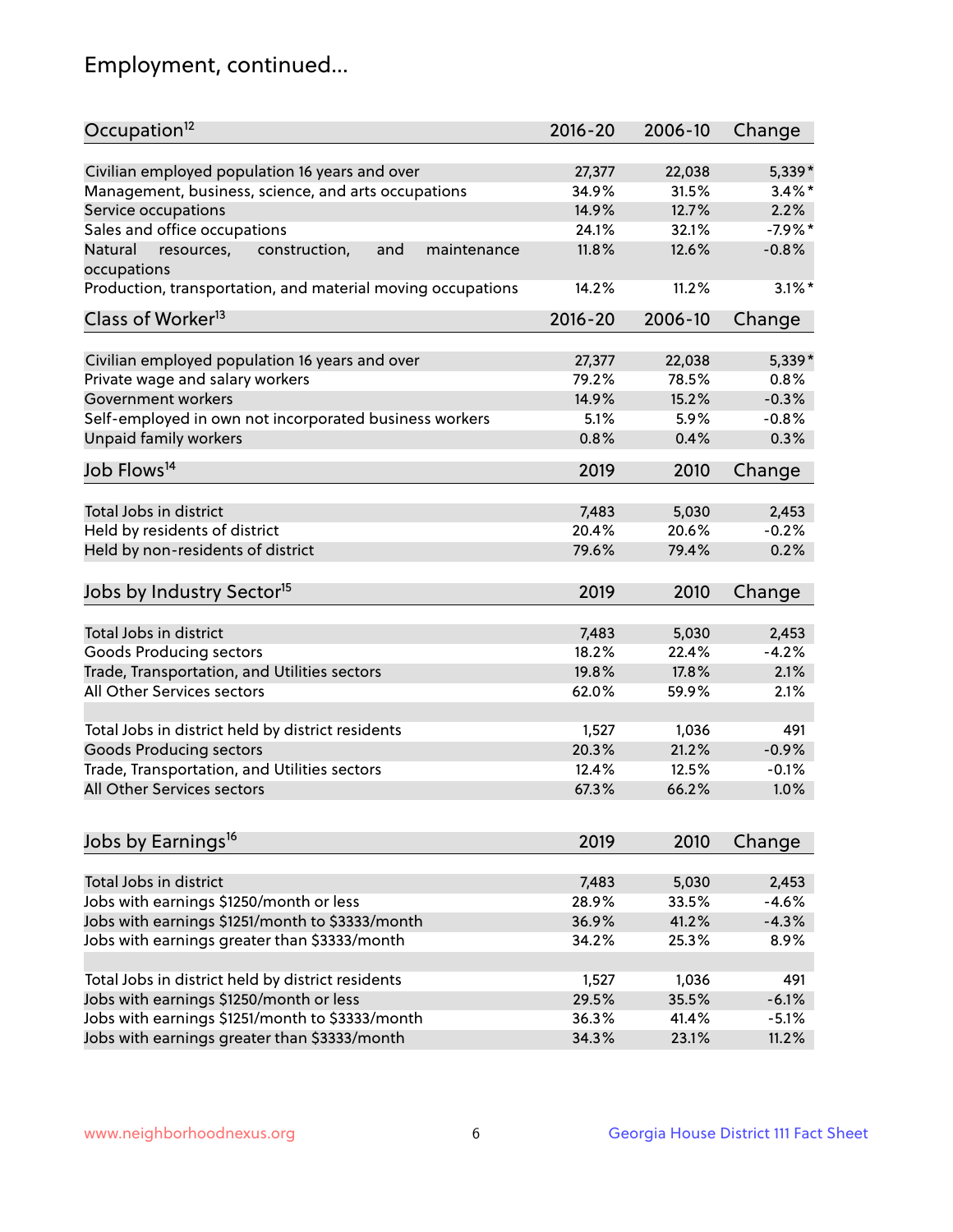## Employment, continued...

| Jobs by Age of Worker <sup>17</sup>               | 2019  | 2010  | Change  |
|---------------------------------------------------|-------|-------|---------|
|                                                   |       |       |         |
| Total Jobs in district                            | 7,483 | 5,030 | 2,453   |
| Jobs with workers age 29 or younger               | 26.6% | 26.0% | 0.6%    |
| Jobs with workers age 30 to 54                    | 51.8% | 57.3% | $-5.4%$ |
| Jobs with workers age 55 or older                 | 21.5% | 16.7% | 4.8%    |
|                                                   |       |       |         |
| Total Jobs in district held by district residents | 1.527 | 1.036 | 491     |
| Jobs with workers age 29 or younger               | 22.7% | 21.4% | 1.3%    |
| Jobs with workers age 30 to 54                    | 53.4% | 61.9% | $-8.4%$ |
| Jobs with workers age 55 or older                 | 23.8% | 16.7% | 7.1%    |
|                                                   |       |       |         |

#### Education

| School Enrollment <sup>18</sup>                | $2016 - 20$ | 2006-10 | Change    |
|------------------------------------------------|-------------|---------|-----------|
|                                                |             |         |           |
| Population 3 years and over enrolled in school | 15,742      | 13,043  | 2,700*    |
| Nursery school, preschool                      | $7.0\%$     | 6.8%    | 0.1%      |
| Kindergarten                                   | 6.4%        | 5.5%    | 0.9%      |
| Elementary school (grades 1-8)                 | 43.9%       | 48.6%   | $-4.7%$ * |
| High school (grades 9-12)                      | 24.4%       | 22.5%   | $1.9\%$   |
| College or graduate school                     | 18.4%       | 16.6%   | $1.8\%$   |
| Educational Attainment <sup>19</sup>           | $2016 - 20$ | 2006-10 | Change    |
|                                                |             |         |           |
| Population 25 years and over                   | 36,076      | 28,228  | 7,848*    |
| Less than 9th grade                            | 3.1%        | 3.7%    | $-0.6%$   |
| 9th to 12th grade, no diploma                  | 5.5%        | 10.2%   | $-4.7%$ * |
| High school graduate (includes equivalency)    | 29.3%       | 31.9%   | $-2.6%$   |
| Some college, no degree                        | 23.4%       | 24.0%   | $-0.6%$   |
| Associate's degree                             | 8.3%        | 7.3%    | 1.0%      |
| Bachelor's degree                              | 19.2%       | 15.8%   | $3.4\%$ * |
| Graduate or professional degree                | 11.2%       | 7.2%    | $4.1\%$ * |
|                                                |             |         |           |
| Percent high school graduate or higher         | 91.4%       | 86.1%   | $5.3\%$ * |
| Percent bachelor's degree or higher            | 30.4%       | 23.0%   | $7.4\%$ * |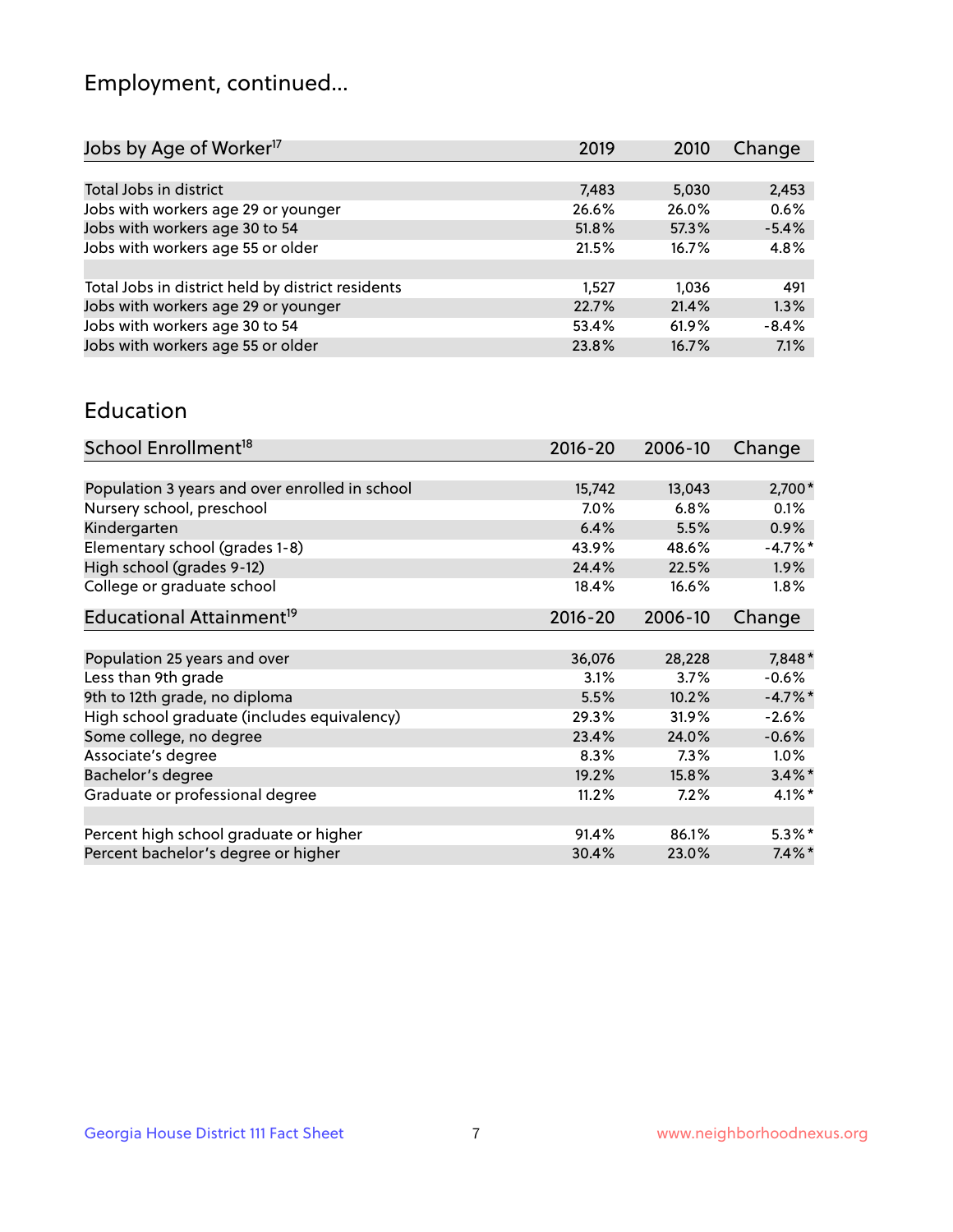## Housing

| Households by Type <sup>20</sup>                     | 2016-20         | 2006-10         | Change                |
|------------------------------------------------------|-----------------|-----------------|-----------------------|
|                                                      |                 |                 |                       |
| <b>Total households</b>                              | 18,217          | 15,216          | $3,001*$              |
| Family households (families)                         | 81.2%           | 82.5%           | $-1.3%$               |
| With own children under 18 years                     | 40.7%           | 42.0%           | $-1.3%$               |
| Married-couple family                                | 64.5%           | 68.0%           | $-3.5%$               |
| With own children of the householder under 18 years  | 31.0%           | 34.4%           | $-3.4%$               |
| Male householder, no wife present, family            | 3.6%            | 4.0%            | $-0.4%$               |
| With own children of the householder under 18 years  | 2.3%            | 1.7%            | 0.6%                  |
| Female householder, no husband present, family       | 13.1%           | 10.5%           | 2.6%                  |
| With own children of the householder under 18 years  | 7.3%            | 5.9%            | 1.4%                  |
| Nonfamily households                                 | 18.8%           | 17.5%           | 1.3%                  |
| Householder living alone                             | 14.0%           | 14.9%           | $-1.0%$               |
| 65 years and over                                    | 7.4%            | 5.0%            | $2.5%$ *              |
|                                                      |                 |                 |                       |
| Households with one or more people under 18 years    | 44.1%           | 45.8%           | $-1.7%$               |
| Households with one or more people 65 years and over | 24.8%           | 19.1%           | $5.7\%$ *             |
| Average household size                               | 3.04            | 2.95            | $0.09*$               |
| Average family size                                  | 3.34            | 3.26            | 0.08                  |
|                                                      |                 |                 |                       |
| Housing Occupancy <sup>21</sup>                      | 2016-20         | 2006-10         | Change                |
|                                                      |                 |                 |                       |
| Total housing units                                  | 19,027          | 16,249<br>93.6% | $2,778*$<br>$2.1\%$ * |
| Occupied housing units                               | 95.7%           |                 |                       |
| Vacant housing units                                 | 4.3%            | 6.4%            | $-2.1%$               |
| Homeowner vacancy rate                               | 0.2             | 2.6             | $-2.4*$               |
| Rental vacancy rate                                  | 1.5             | 0.9             | 0.6                   |
|                                                      |                 |                 |                       |
| Units in Structure <sup>22</sup>                     | $2016 - 20$     | 2006-10         | Change                |
|                                                      |                 |                 |                       |
| Total housing units<br>1-unit, detached              | 19,027<br>88.4% | 16,249<br>90.0% | $2,778*$<br>$-1.6%$   |
|                                                      |                 | 1.0%            |                       |
| 1-unit, attached                                     | 1.3%            |                 | 0.3%                  |
| 2 units                                              | 0.6%            | 0.5%<br>1.3%    | 0.0%                  |
| 3 or 4 units                                         |                 |                 | $-0.4%$               |
|                                                      | 0.9%            |                 |                       |
| 5 to 9 units                                         | 1.5%            | 0.6%            | 1.0%                  |
| 10 to 19 units                                       | 0.3%            | 0.0%            | 0.3%                  |
| 20 or more units                                     | 1.2%            | 0.2%            | 1.0%                  |
| Mobile home<br>Boat, RV, van, etc.                   | 5.8%<br>0.1%    | 6.4%<br>0.0%    | $-0.6%$<br>0.1%       |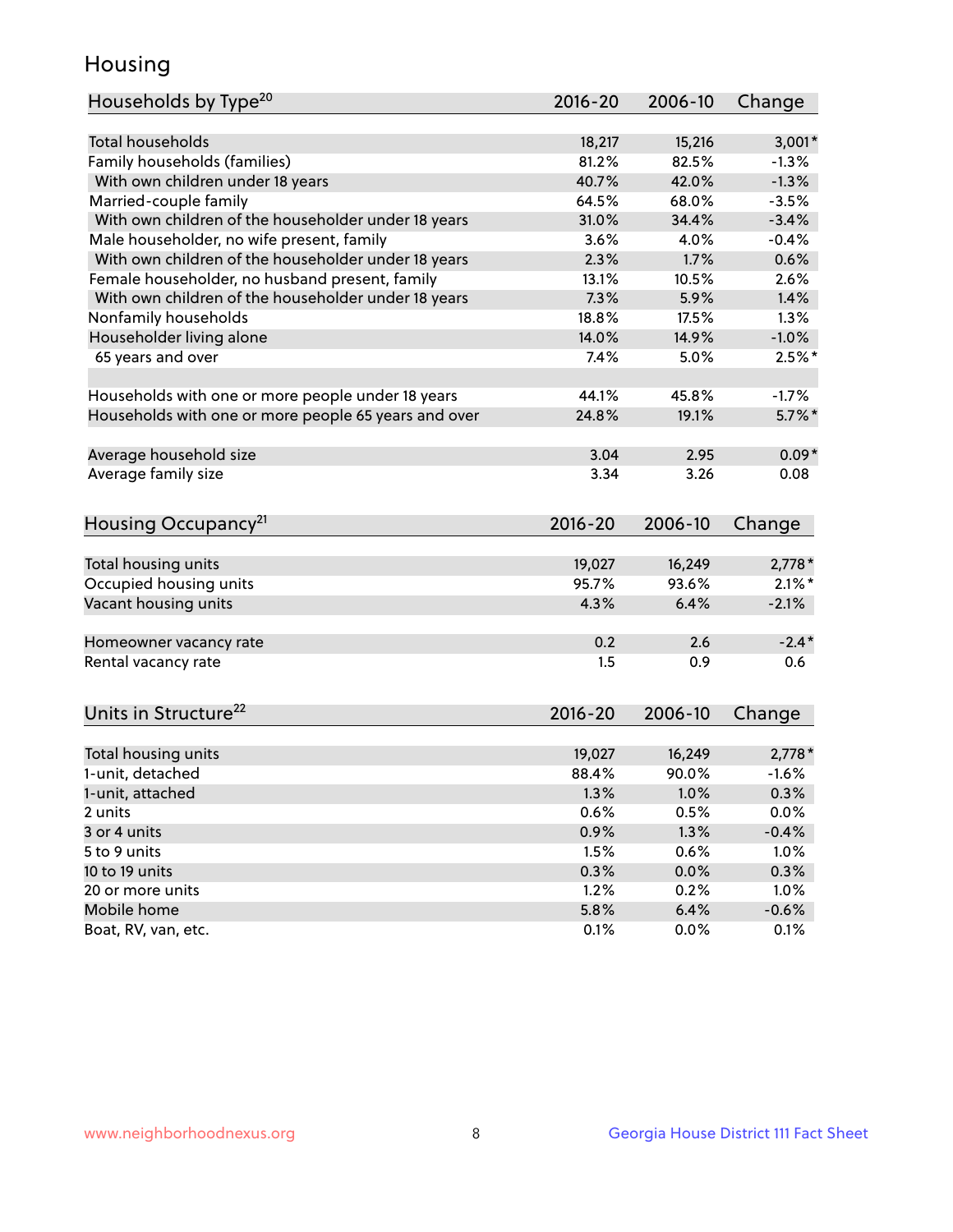## Housing, Continued...

| Year Structure Built <sup>23</sup>             | 2016-20     | 2006-10 | Change      |
|------------------------------------------------|-------------|---------|-------------|
| Total housing units                            | 19,027      | 16,249  | $2,778*$    |
| Built 2014 or later                            | 7.0%        | (X)     | (X)         |
| Built 2010 to 2013                             | 3.5%        | (X)     | (X)         |
| Built 2000 to 2009                             | 35.8%       | 35.1%   | 0.7%        |
| Built 1990 to 1999                             | 28.4%       | 33.2%   | $-4.8\%$ *  |
| Built 1980 to 1989                             | 13.5%       | 18.2%   | $-4.7%$     |
| Built 1970 to 1979                             | 5.4%        | 6.3%    | $-0.8%$     |
| Built 1960 to 1969                             | 3.7%        | 2.4%    | $1.3\%$ *   |
| Built 1950 to 1959                             | 1.2%        | 2.1%    | $-1.0%$     |
| Built 1940 to 1949                             | 0.3%        | 0.5%    | $-0.3%$     |
| Built 1939 or earlier                          | 1.2%        | 2.1%    | $-0.9%$     |
|                                                |             |         |             |
| Housing Tenure <sup>24</sup>                   | $2016 - 20$ | 2006-10 | Change      |
| Occupied housing units                         | 18,217      | 15,216  | $3,001*$    |
| Owner-occupied                                 | 82.2%       | 87.1%   | $-4.9\%$ *  |
| Renter-occupied                                | 17.8%       | 12.9%   | 4.9%*       |
| Average household size of owner-occupied unit  | 3.07        | 3.02    | 0.05        |
| Average household size of renter-occupied unit | 2.91        | 2.50    | $0.41*$     |
| Residence 1 Year Ago <sup>25</sup>             | $2016 - 20$ | 2006-10 | Change      |
| Population 1 year and over                     | 54,961      | 44,407  | 10,554*     |
| Same house                                     | 89.6%       | 87.8%   | 1.8%        |
| Different house in the U.S.                    | 10.2%       | 12.0%   | $-1.8%$     |
|                                                | 3.5%        | 4.7%    | $-1.2%$     |
| Same county                                    | 6.7%        | 7.3%    | $-0.6%$     |
| Different county<br>Same state                 | 5.3%        | 5.4%    | $-0.1%$     |
|                                                |             |         |             |
| Different state                                | 1.4%        | 1.9%    | $-0.5%$     |
| Abroad                                         | 0.1%        | 0.1%    | $-0.0%$     |
| Value of Housing Unit <sup>26</sup>            | $2016 - 20$ | 2006-10 | Change      |
| Owner-occupied units                           | 14,978      | 13,250  | $1,728*$    |
| Less than \$50,000                             | 2.9%        | 2.7%    | 0.2%        |
| \$50,000 to \$99,999                           | 3.9%        | 4.9%    | $-0.9%$     |
| \$100,000 to \$149,999                         | 8.6%        | 20.7%   | $-12.1\%$ * |
| \$150,000 to \$199,999                         | 21.6%       | 32.9%   | $-11.4\%$ * |
| \$200,000 to \$299,999                         | 35.1%       | 23.9%   | $11.3\%$ *  |
| \$300,000 to \$499,999                         | 24.5%       | 10.7%   | 13.7%*      |
| \$500,000 to \$999,999                         | 2.6%        | 3.4%    | $-0.8%$     |
| \$1,000,000 or more                            | 0.7%        | 0.8%    | $-0.1%$     |
| Median (dollars)                               | 229,189     | 176,439 | 52,751*     |
| Mortgage Status <sup>27</sup>                  | $2016 - 20$ | 2006-10 | Change      |
| Owner-occupied units                           | 14,978      | 13,250  | $1,728*$    |
| Housing units with a mortgage                  | 70.6%       | 79.6%   | $-8.9\%$ *  |
| Housing units without a mortgage               | 29.4%       | 20.4%   | 8.9%*       |
|                                                |             |         |             |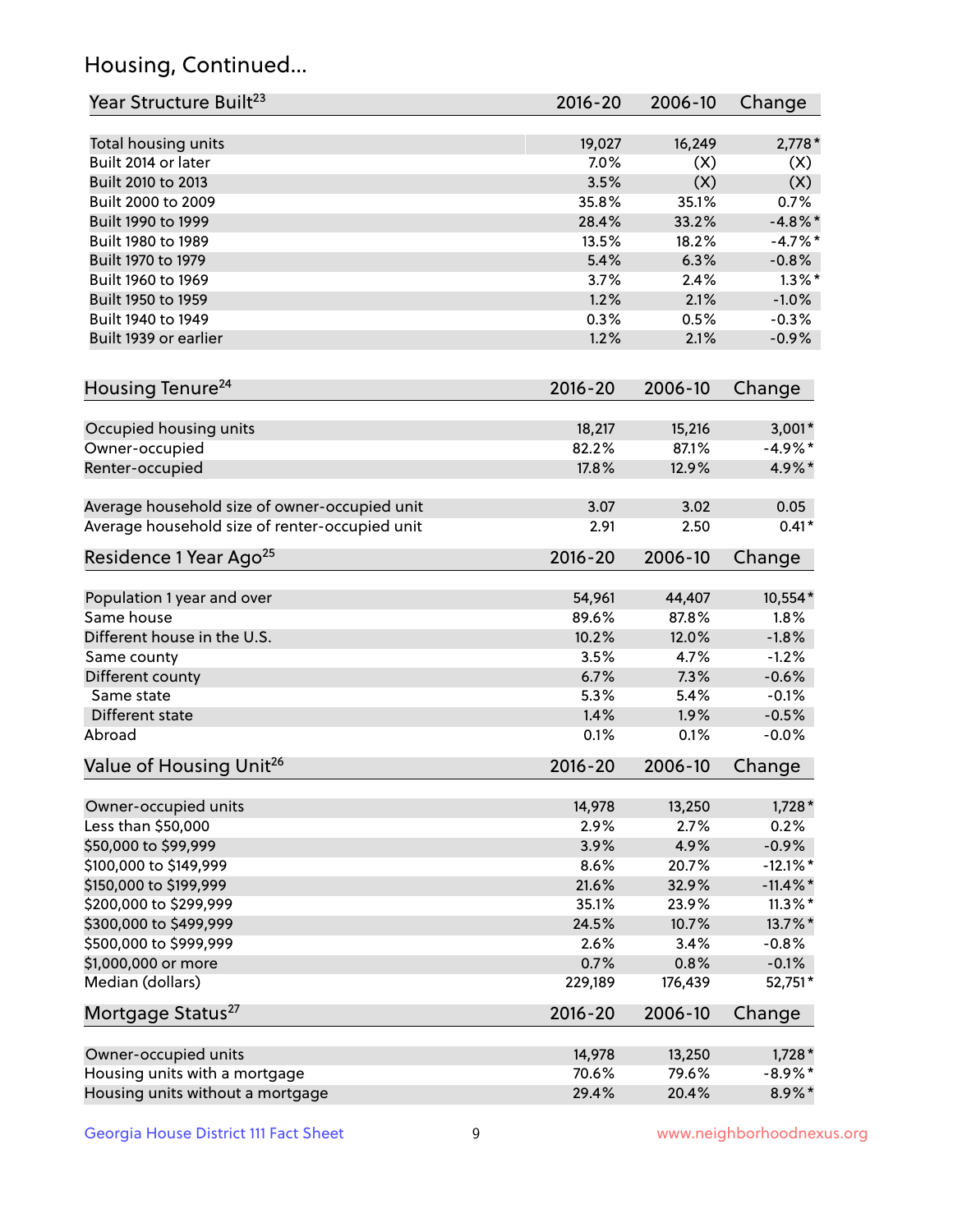## Housing, Continued...

| Selected Monthly Owner Costs <sup>28</sup>                                            | 2016-20 | 2006-10 | Change     |
|---------------------------------------------------------------------------------------|---------|---------|------------|
| Housing units with a mortgage                                                         | 10,581  | 10,543  | 39         |
| Less than \$300                                                                       | 0.0%    | 0.0%    | $-0.0%$    |
| \$300 to \$499                                                                        | 0.3%    | 0.7%    | $-0.4%$    |
| \$500 to \$999                                                                        | 9.4%    | 10.6%   | $-1.2%$    |
| \$1,000 to \$1,499                                                                    | 31.5%   | 41.3%   | $-9.7%$ *  |
| \$1,500 to \$1,999                                                                    | 34.2%   | 31.5%   | 2.7%       |
| \$2,000 to \$2,999                                                                    | 19.8%   | 11.8%   | $8.0\%$ *  |
| \$3,000 or more                                                                       | 4.8%    | 4.3%    | 0.6%       |
| Median (dollars)                                                                      | 1,628   | 1,472   | 156*       |
| Housing units without a mortgage                                                      | 4,397   | 2,707   | $1,689*$   |
| Less than \$150                                                                       | 1.4%    | 2.1%    | $-0.7%$    |
| \$150 to \$249                                                                        | 6.1%    | 13.2%   | $-7.2%$    |
| \$250 to \$349                                                                        | 14.5%   | 23.7%   | $-9.2%$    |
| \$350 to \$499                                                                        | 29.5%   | 31.7%   | $-2.2%$    |
| \$500 to \$699                                                                        | 27.6%   | 17.7%   | 9.9%       |
| \$700 or more                                                                         | 20.9%   | 11.6%   | $9.3\%$ *  |
| Median (dollars)                                                                      | 492     | 395     | $97*$      |
| Household Income <sup>29</sup>                                                        |         |         |            |
| Housing units with a mortgage (excluding units where<br>SMOCAPI cannot be computed)   | 10,559  | 10,460  | 99         |
| Less than 20.0 percent                                                                | 52.4%   | 33.4%   | 19.0%*     |
| 20.0 to 24.9 percent                                                                  | 13.3%   | 16.5%   | $-3.2%$    |
| 25.0 to 29.9 percent                                                                  | 11.2%   | 12.7%   | $-1.5%$    |
| 30.0 to 34.9 percent                                                                  | 7.9%    | 9.7%    | $-1.8%$    |
| 35.0 percent or more                                                                  | 15.2%   | 27.7%   | $-12.5%$ * |
| Not computed                                                                          | 23      | 83      | $-60$      |
| Housing unit without a mortgage (excluding units where<br>SMOCAPI cannot be computed) | 4,384   | 2,688   | 1,696*     |
| Less than 10.0 percent                                                                | 50.5%   | 47.4%   | 3.1%       |
| 10.0 to 14.9 percent                                                                  | 20.1%   | 26.8%   | $-6.7%$ *  |
| 15.0 to 19.9 percent                                                                  | 7.6%    | 6.9%    | 0.7%       |
| 20.0 to 24.9 percent                                                                  | 4.5%    | 3.5%    | 1.0%       |
| 25.0 to 29.9 percent                                                                  | 2.0%    | 3.8%    | $-1.9%$    |
| 30.0 to 34.9 percent                                                                  | 1.7%    | 1.3%    | 0.4%       |
| 35.0 percent or more                                                                  | 13.7%   | 10.3%   | 3.3%       |
| Not computed                                                                          | 13      | 20      | $-7$       |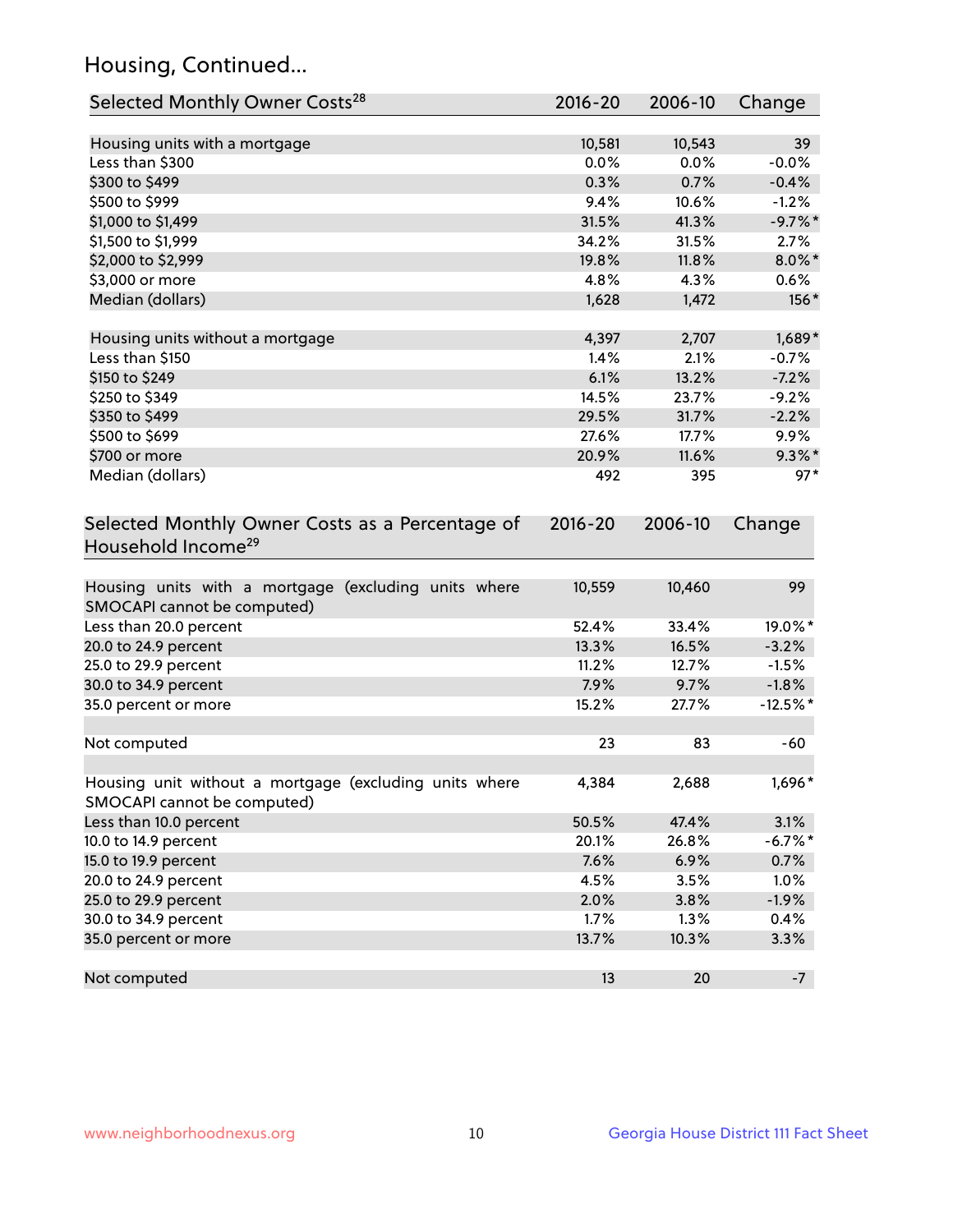## Housing, Continued...

| Gross Rent <sup>30</sup>   | 2016-20 | 2006-10 | Change   |
|----------------------------|---------|---------|----------|
|                            |         |         |          |
| Occupied units paying rent | 3,061   | 1,876   | $1,185*$ |
| Less than \$200            | 0.5%    | $1.0\%$ | $-0.5%$  |
| \$200 to \$499             | 3.2%    | 7.3%    | $-4.2%$  |
| \$500 to \$749             | 4.2%    | 22.7%   | $-18.5%$ |
| \$750 to \$999             | 21.9%   | 27.0%   | $-5.2%$  |
| \$1,000 to \$1,499         | 44.9%   | 30.1%   | 14.7%    |
| \$1,500 to \$1,999         | 22.4%   | 10.8%   | 11.6%    |
| \$2,000 or more            | $3.0\%$ | 1.1%    | 1.9%     |
| Median (dollars)           | 1,200   | 1,004   | 196*     |
|                            |         |         |          |
| No rent paid               | 178     | 90      | 88       |

| Gross Rent as a Percentage of Household Income <sup>31</sup>                   | $2016 - 20$ | 2006-10 | Change     |
|--------------------------------------------------------------------------------|-------------|---------|------------|
|                                                                                |             |         |            |
| Occupied units paying rent (excluding units where GRAPI<br>cannot be computed) | 3,044       | 1,876   | $1,168*$   |
| Less than 15.0 percent                                                         | $11.6\%$    | 5.5%    | 6.1%       |
| 15.0 to 19.9 percent                                                           | 30.5%       | 12.8%   | 17.8%*     |
| 20.0 to 24.9 percent                                                           | 9.2%        | 7.5%    | 1.7%       |
| 25.0 to 29.9 percent                                                           | 8.1%        | 9.9%    | $-1.8%$    |
| 30.0 to 34.9 percent                                                           | 5.0%        | 7.1%    | $-2.1%$    |
| 35.0 percent or more                                                           | 35.5%       | 57.3%   | $-21.7%$ * |
| Not computed                                                                   | 195         | 90      | 105        |

## Transportation

| Commuting to Work <sup>32</sup>           | 2016-20 | 2006-10 | Change     |
|-------------------------------------------|---------|---------|------------|
|                                           |         |         |            |
| Workers 16 years and over                 | 26,670  | 21,606  | $5,064*$   |
| Car, truck, or van - drove alone          | 82.7%   | 80.3%   | 2.4%       |
| Car, truck, or van - carpooled            | 7.5%    | 11.3%   | $-3.8\%$ * |
| Public transportation (excluding taxicab) | $0.0\%$ | 0.3%    | $-0.3%$    |
| Walked                                    | 1.0%    | 0.7%    | 0.3%       |
| Other means                               | 1.1%    | 2.2%    | $-1.1%$    |
| Worked at home                            | 7.6%    | 5.1%    | $2.5\%$ *  |
|                                           |         |         |            |
| Mean travel time to work (minutes)        | 37.1    | 34.5    | $2.6*$     |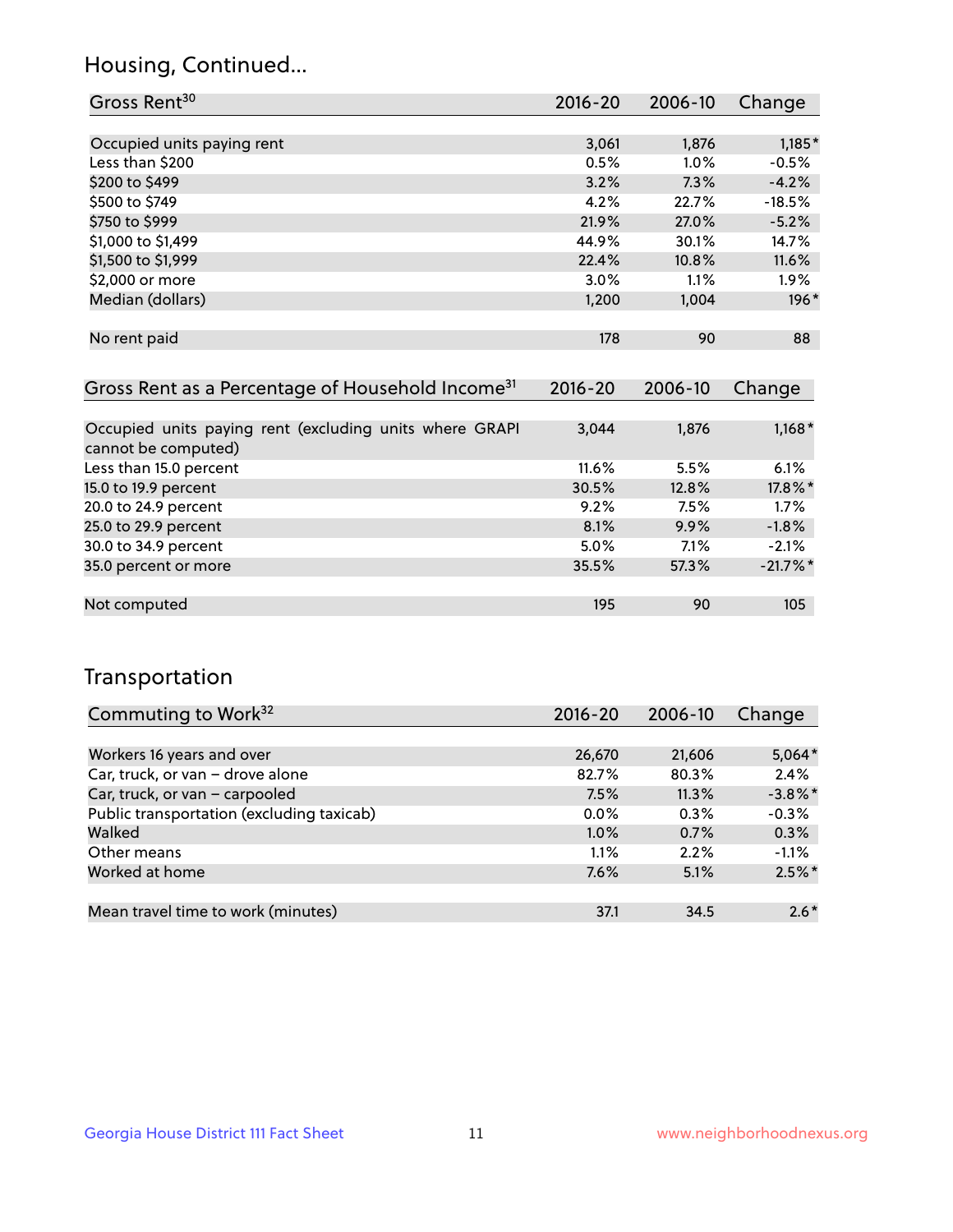## Transportation, Continued...

| Vehicles Available <sup>33</sup> | $2016 - 20$ | 2006-10 | Change   |
|----------------------------------|-------------|---------|----------|
|                                  |             |         |          |
| Occupied housing units           | 18,217      | 15,216  | $3,001*$ |
| No vehicles available            | 2.0%        | $1.0\%$ | 1.0%     |
| 1 vehicle available              | 18.5%       | 19.6%   | $-1.0%$  |
| 2 vehicles available             | 43.4%       | 45.7%   | $-2.3%$  |
| 3 or more vehicles available     | 36.1%       | 33.7%   | 2.3%     |

#### Health

| Health Insurance coverage <sup>34</sup>                 | 2016-20 |
|---------------------------------------------------------|---------|
|                                                         |         |
| Civilian Noninstitutionalized Population                | 55,373  |
| With health insurance coverage                          | 89.6%   |
| With private health insurance coverage                  | 73.5%   |
| With public health coverage                             | 26.3%   |
| No health insurance coverage                            | 10.4%   |
| Civilian Noninstitutionalized Population Under 19 years | 15,333  |
| No health insurance coverage                            | 7.8%    |
| Civilian Noninstitutionalized Population 19 to 64 years | 33,550  |
| In labor force:                                         | 26,881  |
| Employed:                                               | 25,840  |
| With health insurance coverage                          | 88.1%   |
| With private health insurance coverage                  | 85.9%   |
| With public coverage                                    | 5.0%    |
| No health insurance coverage                            | 11.9%   |
| Unemployed:                                             | 1,041   |
| With health insurance coverage                          | 59.4%   |
| With private health insurance coverage                  | 42.6%   |
| With public coverage                                    | 19.8%   |
| No health insurance coverage                            | 40.6%   |
| Not in labor force:                                     | 6,669   |
| With health insurance coverage                          | 84.2%   |
| With private health insurance coverage                  | 62.6%   |
| With public coverage                                    | 32.1%   |
| No health insurance coverage                            | 15.8%   |